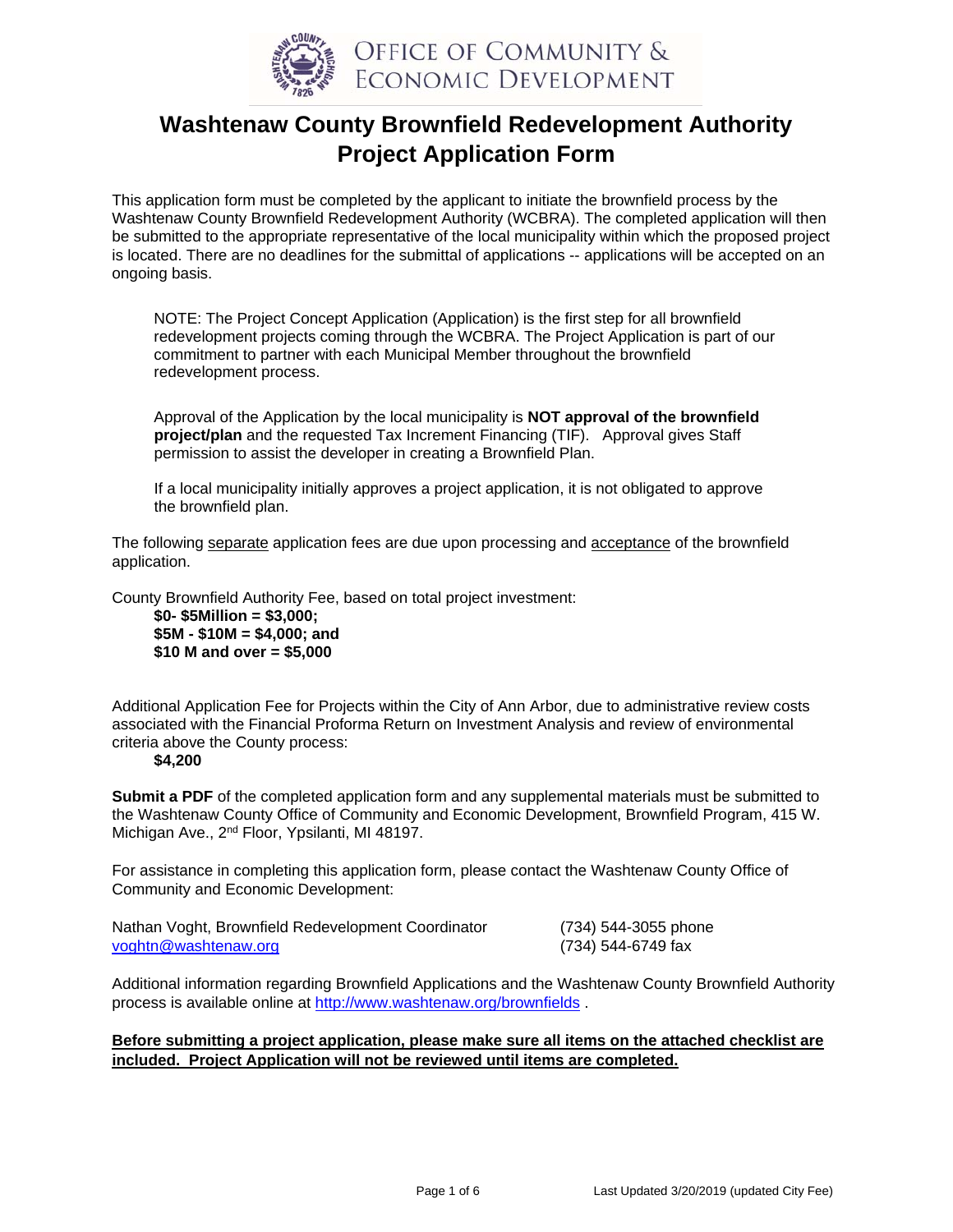

# **PROJECT APPLICANT INFORMATION**

| Date:                                                      |                            |  |  |  |
|------------------------------------------------------------|----------------------------|--|--|--|
| <b>Project Applicant</b><br>Name:                          |                            |  |  |  |
| <b>Mailing Address:</b>                                    |                            |  |  |  |
| <b>Contact Person for</b><br><b>Applicant:</b>             |                            |  |  |  |
| <b>Telephone/Fax</b><br>Numbers:                           |                            |  |  |  |
| E-mail Address:                                            |                            |  |  |  |
| <b>Property Owner Name:</b>                                |                            |  |  |  |
| <b>Mailing Address:</b>                                    |                            |  |  |  |
| <b>Contact Person for</b><br><b>Property Owner:</b>        |                            |  |  |  |
| <b>Telephone/Fax</b><br><b>Numbers:</b>                    |                            |  |  |  |
| E-mail Address:                                            |                            |  |  |  |
|                                                            | <b>PROJECT INFORMATION</b> |  |  |  |
| <b>Project Address:</b>                                    |                            |  |  |  |
| Parcel ID Number(s):                                       |                            |  |  |  |
| <b>Legal Description:</b>                                  |                            |  |  |  |
| Located within WCBRA Member Municipality: VES<br><b>NO</b> |                            |  |  |  |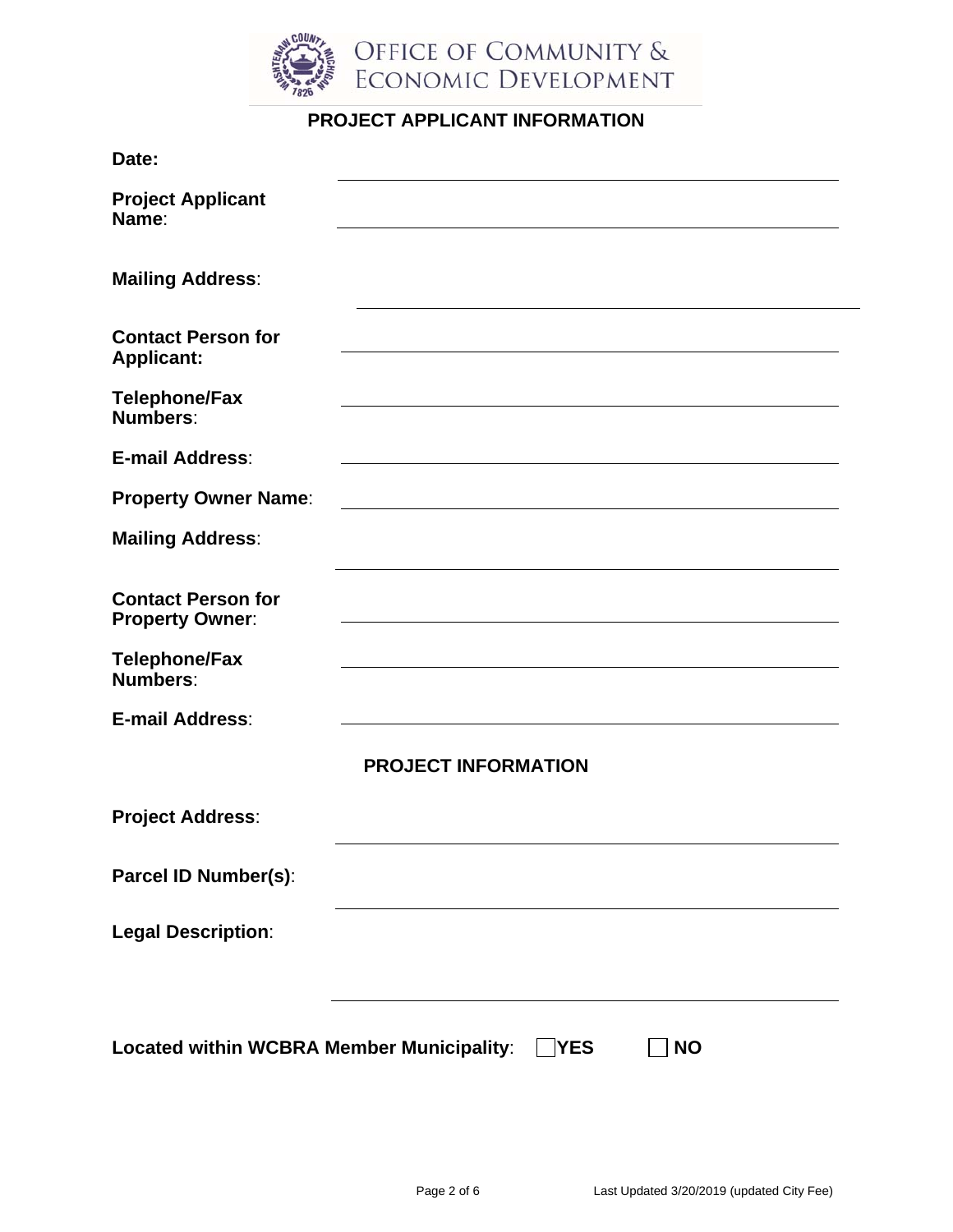

# **Is the project located within a Downtown Development Authority (DDA)?**

# **If yes, has the DDA been contacted? Do they support the project? If so, what level of support has been identified?**

**Proposed Project Description:** 

 *Attach copies of proposed preliminary site development or concept plans to illustrate how the proposed redevelopment and land uses will be situated on the subject property, and documenting access to all necessary utilities and infrastructure.* 

**Proposed Redevelopment Use(s):** 

**Anticipated Project Schedule/Critical Dates:** 

**Status of Development Permits and Applications**: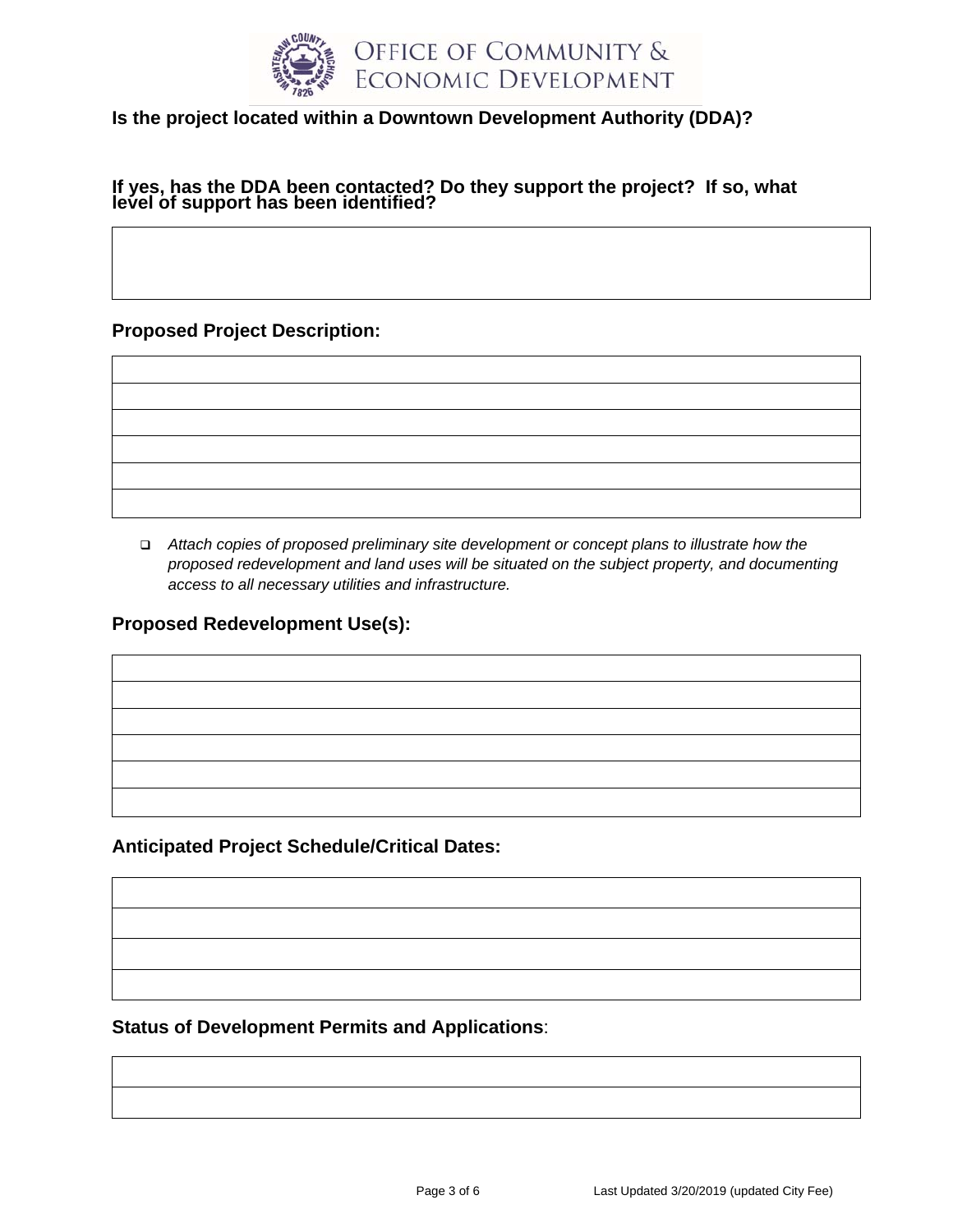

## **Description of Known or Suspected Environmental Contamination Concerns**

 Attach environmental reports sufficient to document brownfield eligibility, such as Facility status, site history, and current site conditions. (i.e. Phase I, Phase II, BEA, etc)

#### **Needed Eligible Activities and Projected Costs (if known)**:

- *Attach a copy of Eligible Activity Table.*
- *Attach additional pages if needed and supporting documentation or reports if available.*

#### **Projected Private Investment in Redevelopment**:

#### **For City of Ann Arbor Projects:**

 *Prepare to provide, upon request, under separate cover, detailed proforma and project budget illustrating all related project expenses, sources* of *financing, and project financing gap.* 

## **Anticipated Job Creation or Retention Impacts**: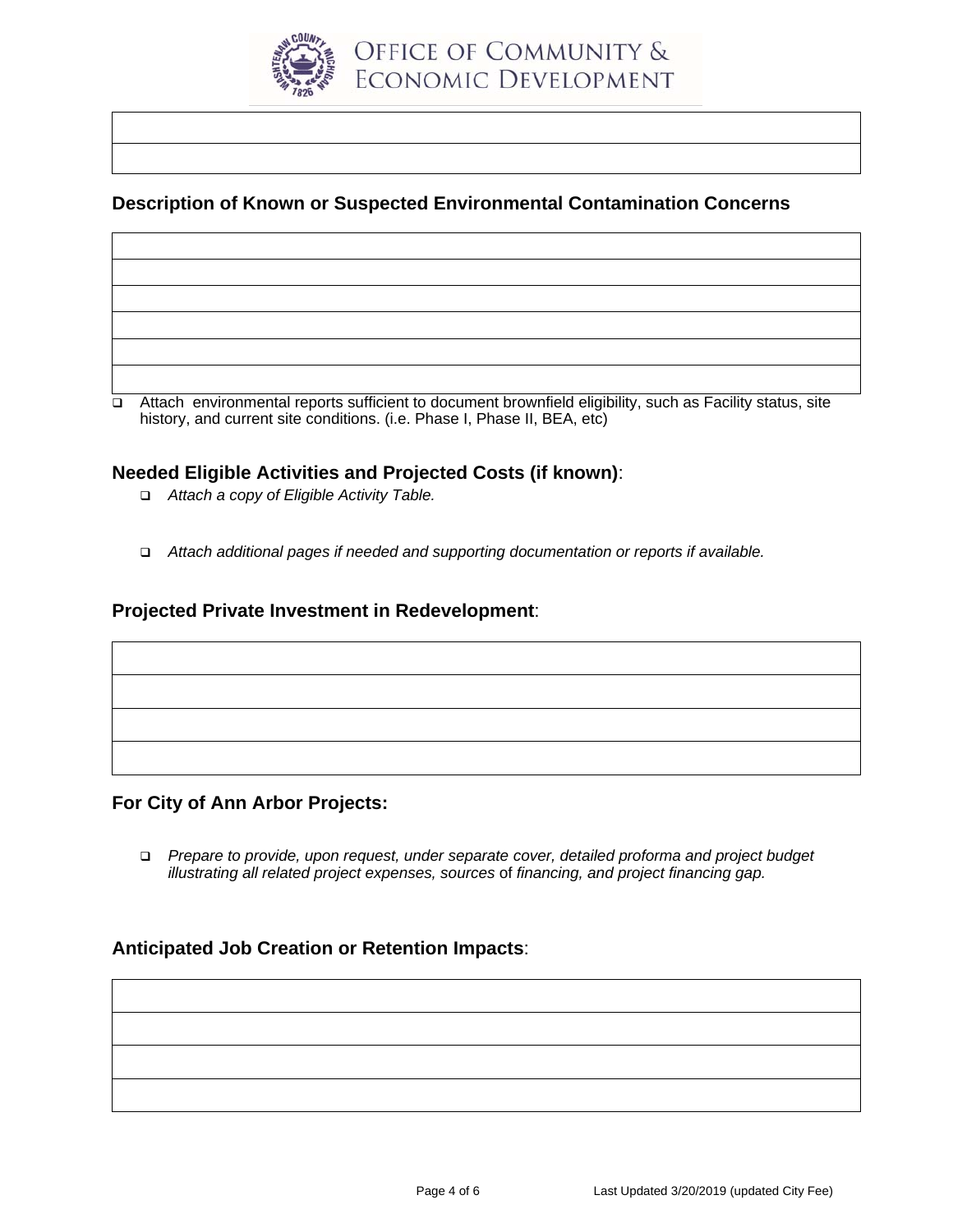

# **Other Significant Project Information**:

# **PROJECT APPLICATION CHECKLIST**

#### **Before submitting the project application, please make sure all items on the checklist are included. Project Application will not be reviewed until items are completed.**

#### **Ownership Documentation**

If the project applicant does not own the property,, please attach documentation to adequately demonstrate authorization to proceed with development planning, such as a purchase or development agreement or notarized letter, to submit this application form for consideration by the WCBRA.

or;

Attach copy of current title commitment and proof of ownership**.** 

#### **Site Plan**

 Attach copies of proposed preliminary site development or concept plans to illustrate how the proposed redevelopment and land uses will be situated on the subject property, and documenting access to all necessary utilities and infrastructure.

#### **Financial Information and Eligible Activities**

Attach a copy of Eligible Activity Table and TIF Table broken down by taxing jurisdiction.

## **For City of Ann Arbor Projects:**